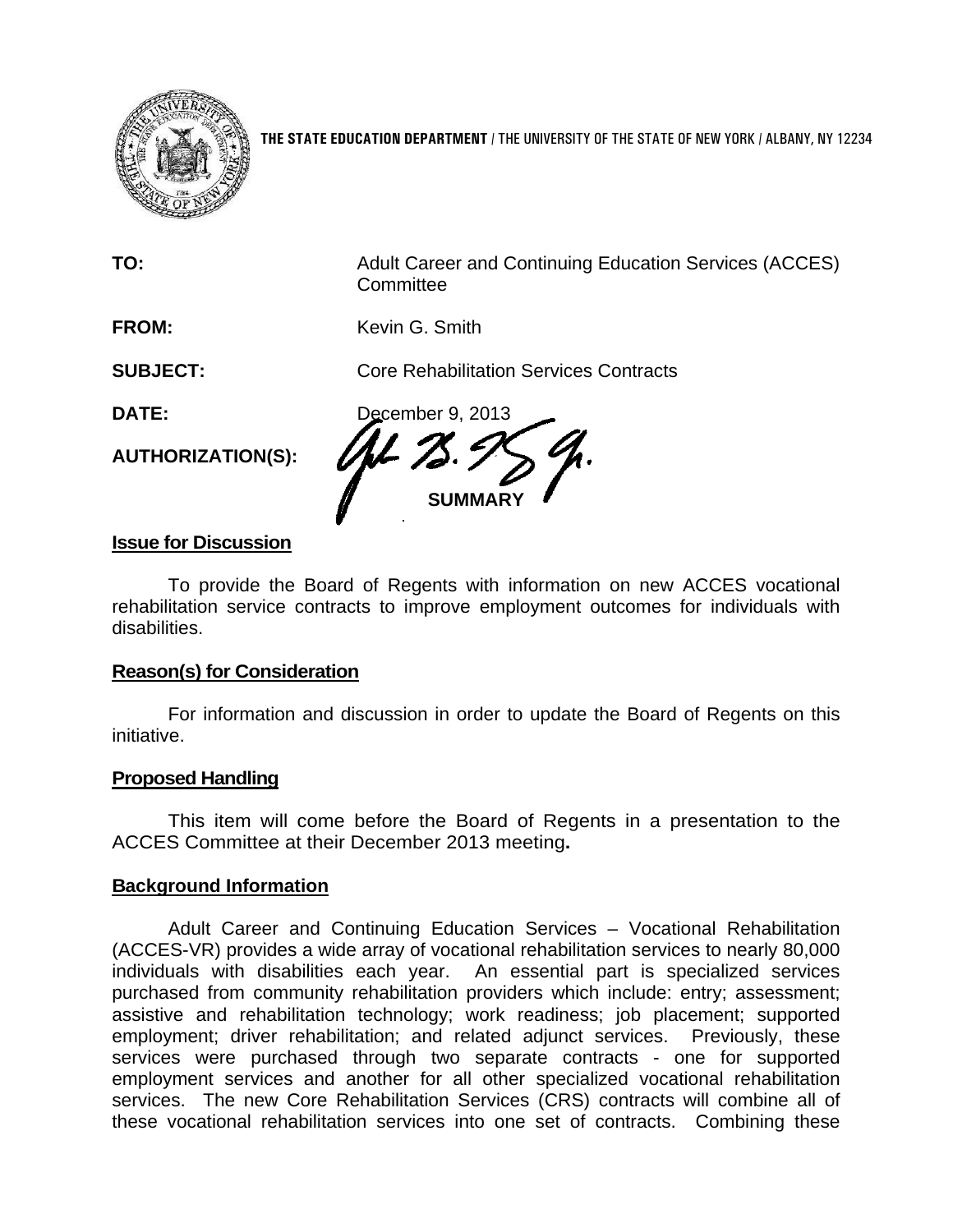contracts will streamline the administrative responsibilities for both ACCES and its providers. Starting on January 1, 2014, the new CRS contracts will invest more than \$289 million over five years in delivering high quality vocational rehabilitation services to individuals with disabilities through 368 contracts with community rehabilitation providers and other community resources.

### **New Features of Core Rehabilitation Services**

 The CRS contracts contain several new features that will strengthen the longstanding partnership between ACCES-VR and the community rehabilitation providers in delivering quality rehabilitation services to individuals with disabilities. A major change relates to how supported employment services are funded. Supported employment services are the ongoing support and other services necessary to obtain and maintain employment for an individual with a most significant disability. These services will now be funded through a set of performance milestones and outcomes (e.g. payments for 45 days of employment and 90 days of employment) rather than an hourly rate. Two hundred of the CRS providers will have capacity to provide supported employment services. This represents an annual investment of over \$29 million per year for supported employment intensive and extended services. The intensive phase of supported employment consists of assessment, job development, placement and training. The extended phase of supported employment is the ongoing support necessary to maintain employment. The new contracts will also build in additional accountability and quality assurance measures that demonstrate a new level of stewardship in the use of public funds toward the intended purpose.

# **New Accountability Strategies**

Specific strategies that ACCES-VR is taking to improve accountability and the overall quality of services include:

- 1. Strengthening the deliverables and performance standards for services contained in the new contracts;
- 2. Instituting a methodology for evaluating performance through a rigorous performance rubric where ACCES-VR counselors will assess the quality of reports and services for each individual; and,
- 3. Engaging providers early in the contract period to stress the focus on performance and accountability and developing corrective action plans.

Performance will be assessed on key indicators, including the percentage of consumers successfully employed. Additional accountability tools include a Supported Employment Information Directory that contains current performance data, quarterly in-person performance reviews by ACCES-VR district office managers with the providers and provider self-evaluations. ACCES-VR is enhancing these accountability measures to ensure that funds are paid for services that lead to high quality outcomes, but also to allow providers to have the necessary resources to succeed in securing community employment for individuals with the most significant disabilities.